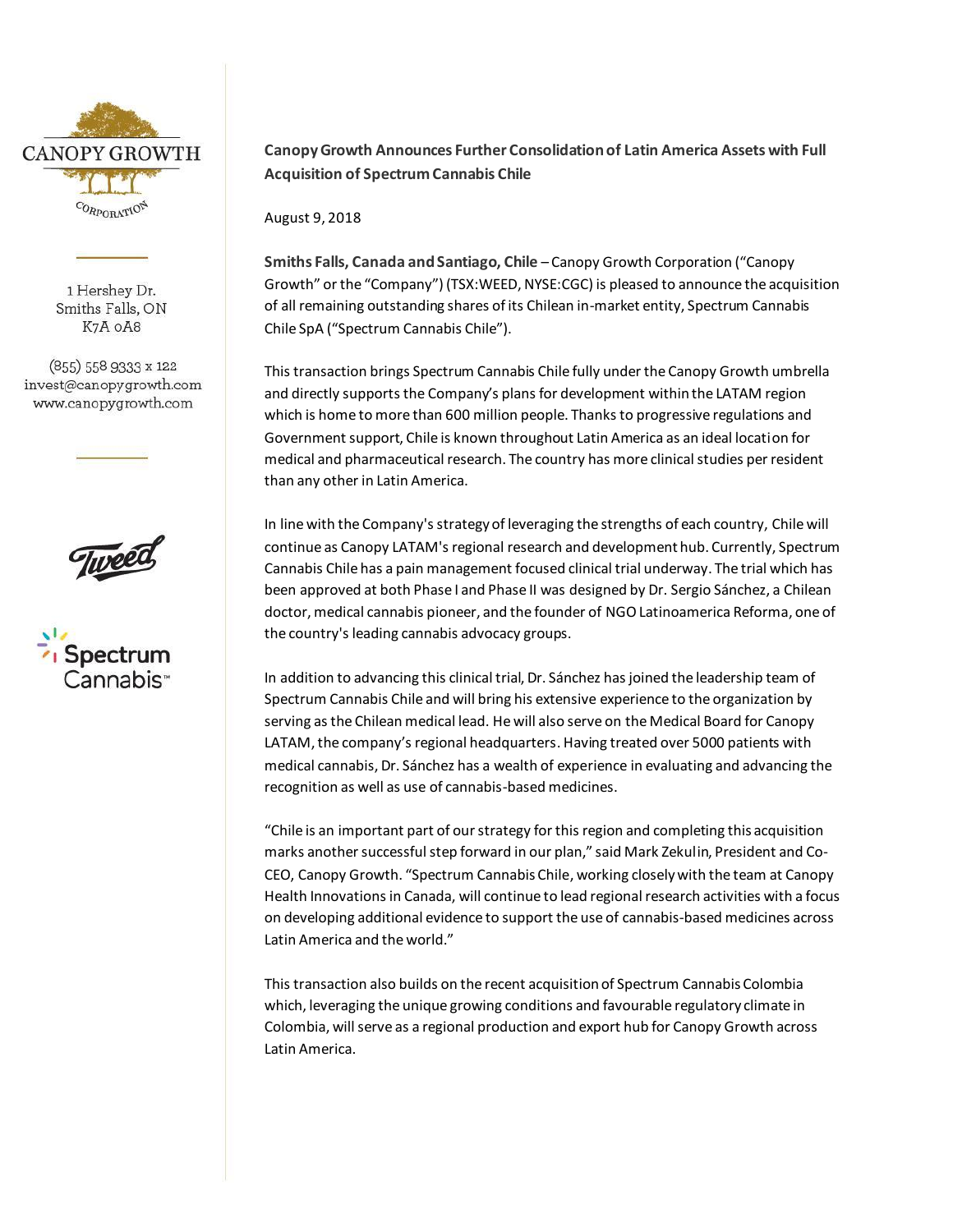As countries across the region update their legislation and further define their domestic medical cannabis markets, Canopy LATAM will continue to pursue market access and a position of leadership, ensuring that patients have access to high quality, regulated medical cannabis.

In exchange for Cannagrow SpA's 15 percent interest in Spectrum Cannabis Chile SpA, Canopy Growth paid cash consideration of US\$750,000. Prior to the acquisition, the Company controlled 85 percent of the issued and outstanding shares of Spectrum Cannabis Chile SpA.

Spectrum Cannabis: Medical Cannabis. Simplified.

**Contacts:**

Media Relations Caitlin O'Hara [Caitlin.ohara@canopygrowth.com](mailto:Caitlin.ohara@canopygrowth.com) 613-291-3239

Investor Relations Tyler Burns [Tyler.burns@canopygrowth.com](mailto:Tyler.burns@canopygrowth.com) 855-558-9333 ex 122

Director: Bruce Linton [tmx@canopygrowth.com](mailto:tmx@canopygrowth.com)